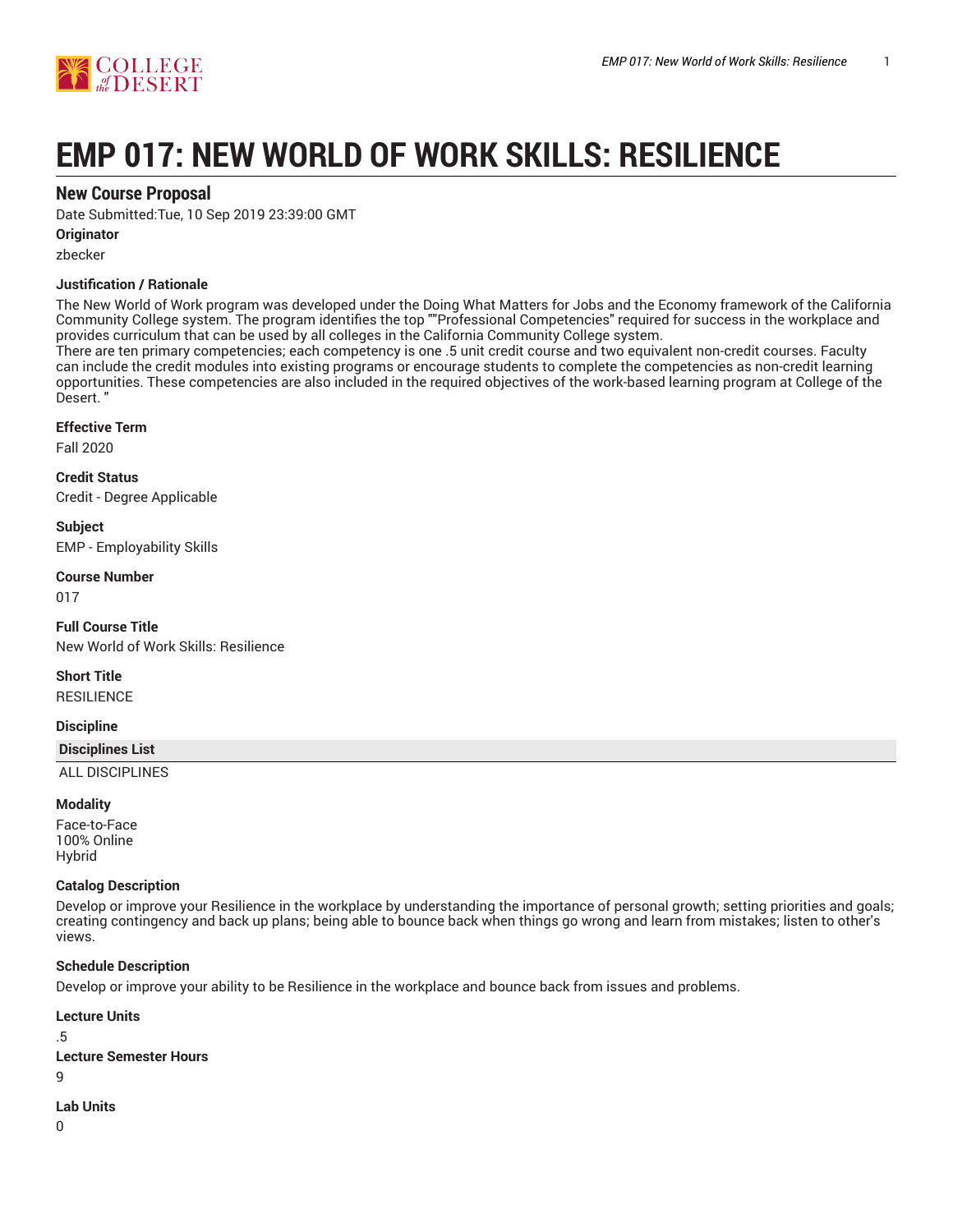

**In-class Hours** 9

**Out-of-class Hours** 18

**Total Course Units** .5 **Total Semester Hours** 27

# **Required Text and Other Instructional Materials**

**Resource Type** Web/Other **Open Educational Resource** Yes

**Year** 2018

#### **Description**

New World of Work Instructional Materials available through Linked Learning/New World of Work.

#### **Class Size Maximum**

40

#### **Course Content**

1. Personal growth and lifelong learning.

2. Setting priorities and goals.

- 3. Consequences, contingencies and back up plans.
- 4. Feedback.
- 5. Resolving conflict.

#### **Course Objectives**

|             | <b>Objectives</b>                                                       |
|-------------|-------------------------------------------------------------------------|
| Objective 1 | Recognize the importance of personal growth and lifelong learning.      |
| Objective 2 | Be open to new ideas and learn from things that go wrong.               |
| Objective 3 | Set priorities and goals and plan for back up and contingencies.        |
| Objective 4 | Understand the importance of feedback in resolving issues and conflict. |

#### **Student Learning Outcomes**

|           | Upon satisfactory completion of this course, students will be able to:                                                  |
|-----------|-------------------------------------------------------------------------------------------------------------------------|
| Outcome 1 | Create a plan with appropriate goals and priorities that recognizes the possibility of failure and provides back up and |
|           | contingencies.                                                                                                          |

#### **Methods of Instruction**

| <b>Method</b>      | Please provide a description or examples of how each instructional<br>method will be used in this course.                                              |
|--------------------|--------------------------------------------------------------------------------------------------------------------------------------------------------|
| Discussion         | In class discussion and/or online Canvas discussions evaluating the<br>goals and contingency plans for a variety of industry relevant case<br>studies. |
| Collaborative/Team | Creation of cooperative learning tasks such as a small group or paired<br>activities to promote discussion o reactions to criticism.                   |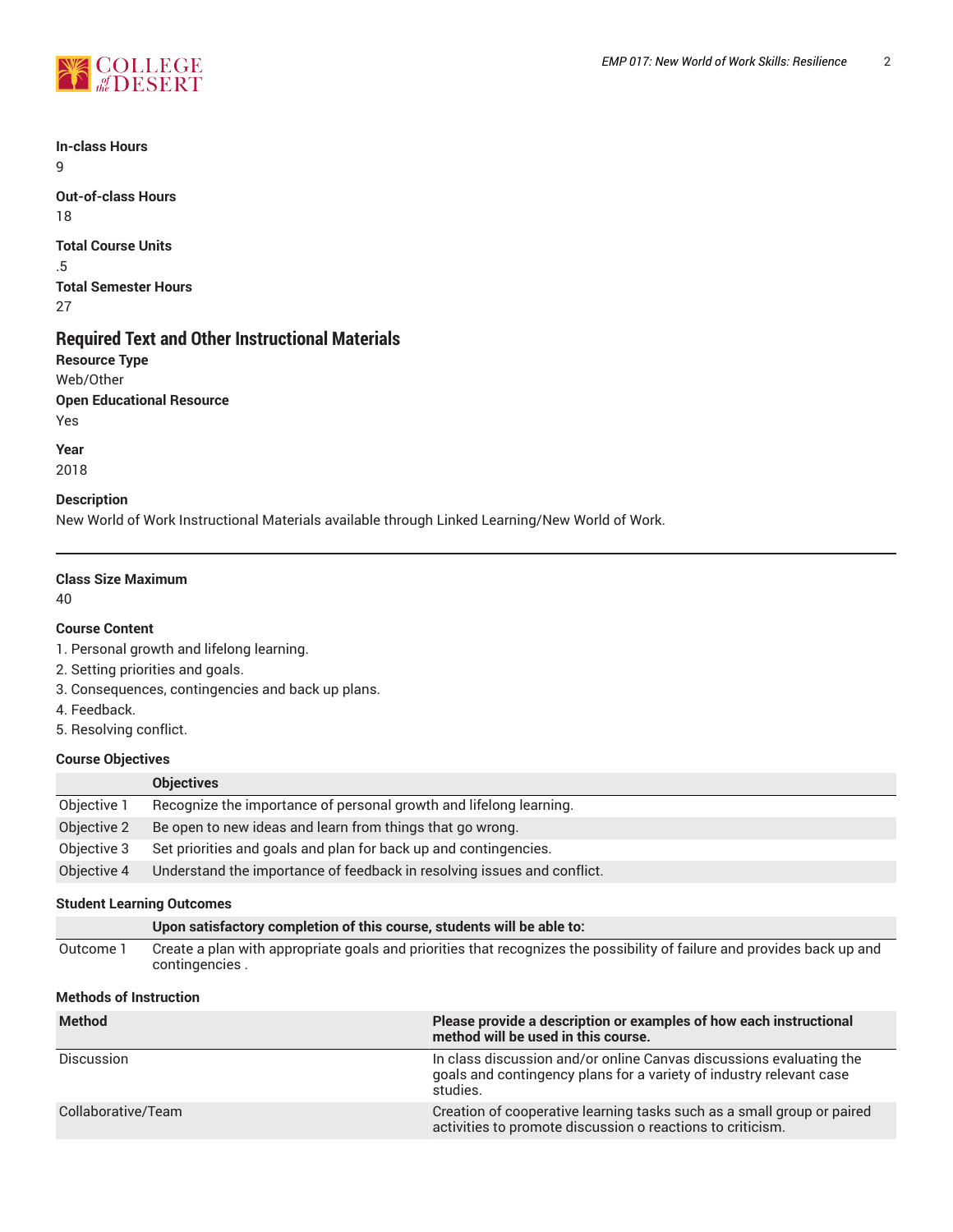

| Technology-based instruction | Use of learning materials available on the web, including "What Not To<br>Do" videos.                                                                                 |
|------------------------------|-----------------------------------------------------------------------------------------------------------------------------------------------------------------------|
| Lecture                      | Presentation of case studies emphasizing the importance of<br>prioritization, back-up planning, and the acceptance of criticism and<br>failure.                       |
| Self-exploration             | Survey at beginning and end of class to promote self-awareness, develop<br>a baseline understanding of strengths and weaknesses and a plan for<br>future improvement. |
| <b>Methods of Evaluation</b> |                                                                                                                                                                       |

| <b>Method</b>                                    | Please provide a description or examples of how<br>each evaluation method will be used in this course.                                                             | <b>Type of Assignment</b> |
|--------------------------------------------------|--------------------------------------------------------------------------------------------------------------------------------------------------------------------|---------------------------|
| College level or pre-collegiate essays           | Writing assignments completed out-of-class<br>analyzing the results of the beginning of class<br>survey and developing a learning plan to present in-<br>class.    | In and Out of Class       |
| Student participation/contribution               | Class discussion and questions evaluating a variety In Class Only<br>of case studies to identify the importance of back-<br>up plans and contingencies.            |                           |
| Self/peer assessment and portfolio evaluation    | Surveys at beginning and end of class to develop<br>a baseline and self-awareness of priority setting,<br>contingency planning and responsiveness to<br>criticism. | In and Out of Class       |
| Group activity participation/observation         | Activity based analysis of goals ,priorities and<br>contingency plans in a variety of case studies.                                                                | In Class Only             |
| Presentations/student demonstration observations | Discussion questions evaluating the effectiveness<br>of contingency plans and prioritization.                                                                      | In Class Only             |

#### **Assignments**

#### **Other In-class Assignments**

- 1. Beginning of semester survey to determine current Resilience strengths and weaknesses.
- 2. Individual or Group projects designed to set priorities and goals.
- 3. Online research and activities to identify opportunities for personal growth and lifelong learning.
- 4. Case studies designed to demonstrate the impact of consequences and the need for a back up and contingency plan.
- 5. Online individual, small group, or paired presentations designed to identify and apply effective communication tools and techniques.
- 6. End of semester survey to identify Resilience strengths and weaknesses.

#### **Other Out-of-class Assignments**

Students are expected to spend a minimum of eighteen hours on outside assignments which include a variety of video resources, self analysis of life experiences, and development of academic and workplace goals.

#### **Grade Methods**

Letter Grade Only

## **Distance Education Checklist**

**Include the percentage of online and on-campus instruction you anticipate.**

**Online %**

100

## **Instructional Materials and Resources**

#### If you use any other technologies in addition to the college LMS, what other technologies will you use and how are you ensuring **student data security?**

New World of Work materials are maintained by Shasta College and made available to faculty and students through Linked In Learning which requires password access.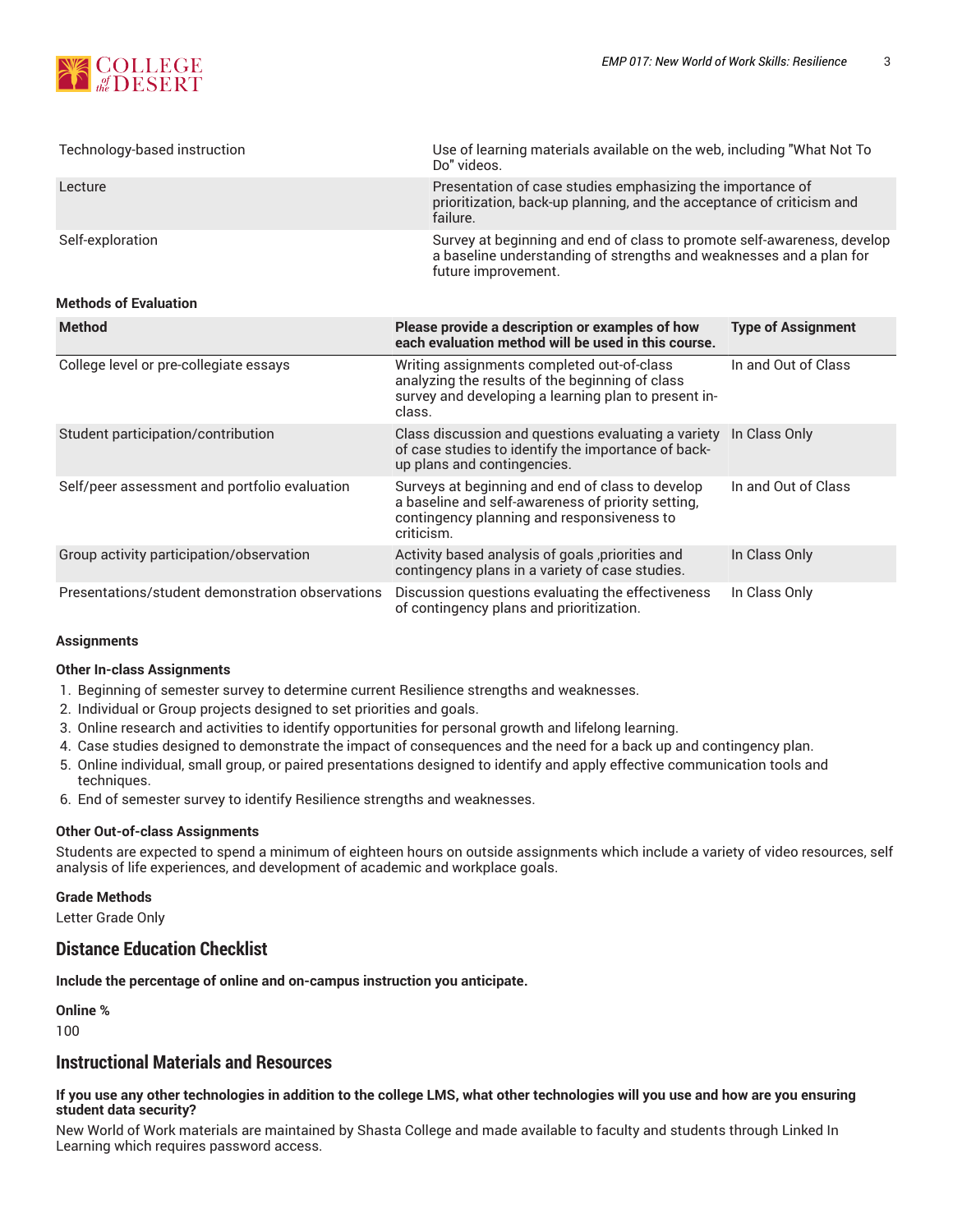

#### **If used, explain how specific materials and resources outside the LMS will be used to enhance student learning.**

New World of Work materials have been developed at the state level in collaboration with industry and vetted as appropriate to enhance the learning experience.

## **Effective Student/Faculty Contact**

#### Which of the following methods of regular, timely, and effective student/faculty contact will be used in this course?

#### **Within Course Management System:**

Timely feedback and return of student work as specified in the syllabus Discussion forums with substantive instructor participation Regular virtual office hours Private messages Online quizzes and examinations Video or audio feedback Weekly announcements

#### **External to Course Management System:**

Direct e-mail Posted audio/video (including YouTube, 3cmediasolutions, etc.)

#### **For hybrid courses:**

Scheduled Face-to-Face group or individual meetings

#### Briefly discuss how the selected strategies above will be used to maintain Regular Effective Contact in the course.

This class will be taught either online or as a hybrid via Canvas. Instructors will use asynchronous text and video messages to interact with the students. Also, discussions boards, constant announcements will be used. Zoom virtual office hours with screen sharing and interaction capabilities will be available.

#### **If interacting with students outside the LMS, explain how additional interactions with students outside the LMS will enhance student learning.**

Canvas is used for external interaction as well.

#### **Other Information**

#### Provide any other relevant information that will help the Curriculum Committee assess the viability of offering this course in an online **or hybrid modality.**

All materials for the course are web-based so online and/or hybrid modality is appropriate.

#### **MIS Course Data**

**CIP Code** 32.0105 - Job-Seeking/Changing Skills.

**TOP Code** 051800 - Customer Service

**SAM Code** C - Clearly Occupational

**Basic Skills Status** Not Basic Skills

**Prior College Level** Not applicable

**Cooperative Work Experience** Not a Coop Course

**Course Classification Status** Credit Course